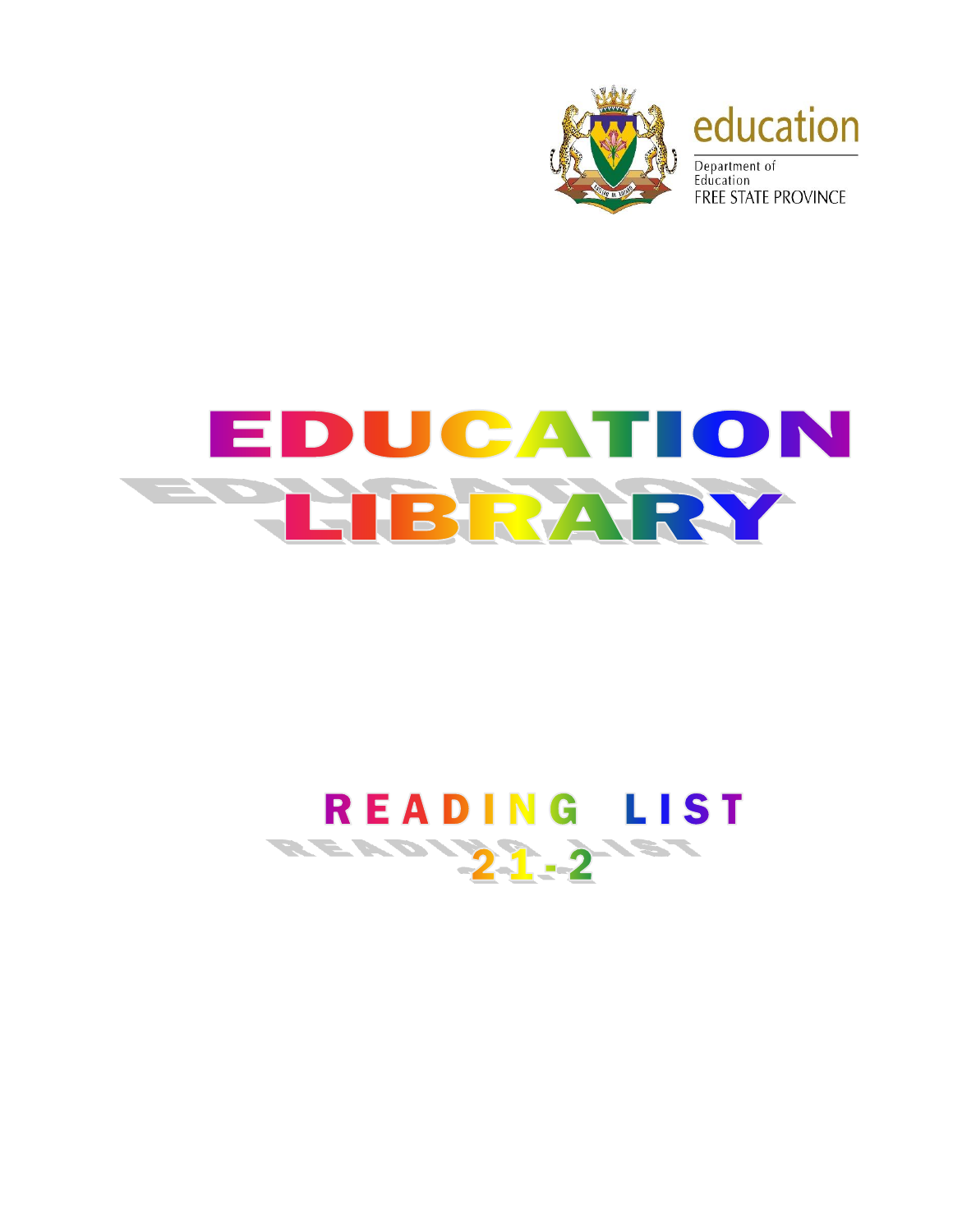## **Copies are available on request, with submission of NUMBER of LIST and ARTICLE from:**

*Postal address*: *Physical address*: Education Library **Education Library** Control Control Control Control Control Control Control Control Control Control Control Control Control Control Control Control Control Control Control Control Control Control Control Private Bag X20565 Bloemfontein 65 Maitland Street

**Education Library<br>Ground Floor Bloemfontein** 

Tel: 051-404-8467 Fax: 086-615-2502 E-mail: [E.Mostert@fseducation.gov.za](mailto:E.Mostert@fseducation.gov.za)

| <b>ACHIEVEMENT</b>                     | $1/21 - 2$  | SCHLEBUSCH, G J                                                                      |
|----------------------------------------|-------------|--------------------------------------------------------------------------------------|
|                                        |             | Collaborative leadership and sustained learner academic performance in               |
|                                        |             | secondary schools: a blaming game?                                                   |
|                                        |             | Africa Education Review, 17(3), Jan 20, pp 74-89                                     |
|                                        | $2/21 - 2$  | ZENDA, R                                                                             |
|                                        |             | Impact of the learner-educator ratio policy on learner academic achievement in       |
|                                        |             | rural secondary schools: a South African case study.                                 |
|                                        |             | Africa Education Review, 17(3), Jan 20, pp 37-51                                     |
| <b>ASSESSMENT</b>                      | $3/21 - 2$  | BREMERT, H                                                                           |
|                                        |             | Collaborative assessments: learning science and collaborative skills during          |
|                                        |             | summative testing.                                                                   |
|                                        |             | Science Teacher, 87(9), Jul/Aug 20, pp 32-37                                         |
| <b>AUTISM</b>                          | $4/21 - 2$  | ROOT, JR                                                                             |
|                                        |             | Building the early number sense of kindergarteners with autism: a replication study. |
|                                        |             | Remedial and Special Education, 41(6), Dec 20, pp 378-388                            |
| <b>CLASSROOMS</b>                      | $5/21 - 2$  | PILLAY, D                                                                            |
|                                        |             | Noise, screaming and shouting: Classroom acoustics and teachers' perceptions of      |
|                                        |             | their voice in a developing country.                                                 |
|                                        |             | SA Journal of Childhood Education, 10(1), 20, 9pp                                    |
|                                        | $6/21 - 2$  | WEST, J                                                                              |
|                                        |             | Overcrowded classrooms - the Achilles heel of South African education?               |
|                                        |             | SA Journal of Childhood Education, 10(1), 20, 10pp                                   |
| <b>DISCIPLINE</b>                      | $7/21-2$    | MOTSEKE, M                                                                           |
|                                        |             | Managing ill-discipline among learners in disadvantaged schools - Matjhabeng         |
|                                        |             | Municipality, Free State.                                                            |
|                                        |             | Africa Education Review, 17(3), Jan 20, pp 22-36                                     |
| <b>EDUCATION</b>                       | $8/21 - 2$  | BERRY, B                                                                             |
|                                        |             | Teaching, learning, and caring in the post-COVID era: after COVID-19, we must        |
|                                        |             | embrace a whole-child approach to preK-12 education.                                 |
|                                        |             | Phi Delta Kappan, 102(1), Sep 20, pp 14-17                                           |
| <b>FOOD (Learners)</b>                 | $9/21 - 2$  | THOMPSON, E D                                                                        |
|                                        |             | Why nutritious meals matter in school: Rollbacks in school nutrition requirements    |
|                                        |             | disproportionately affect our nation's most vulnerable students.                     |
|                                        |             | Phi Delta Kappan, 102(1), Sep 20, pp 34-37                                           |
| <b>LANGUAGE</b>                        | $10/21 - 2$ | <b>BARONE, SM</b>                                                                    |
|                                        |             | L1 and L2 writing differences: from understanding to practice.                       |
|                                        |             | English Teaching Forum, 58(3), 20, pp 10-19                                          |
|                                        | $11/21 - 2$ | ELTURKI, E                                                                           |
|                                        |             | Systematic process for assessing assessment: how to assess assessment is often       |
|                                        |             | a dilemma for teachers and English language programs.                                |
| $\mathbf{u}$ $\mathbf{u}$ $\mathbf{u}$ |             | English Teaching Forum, 58(4), 20, pp 12-21                                          |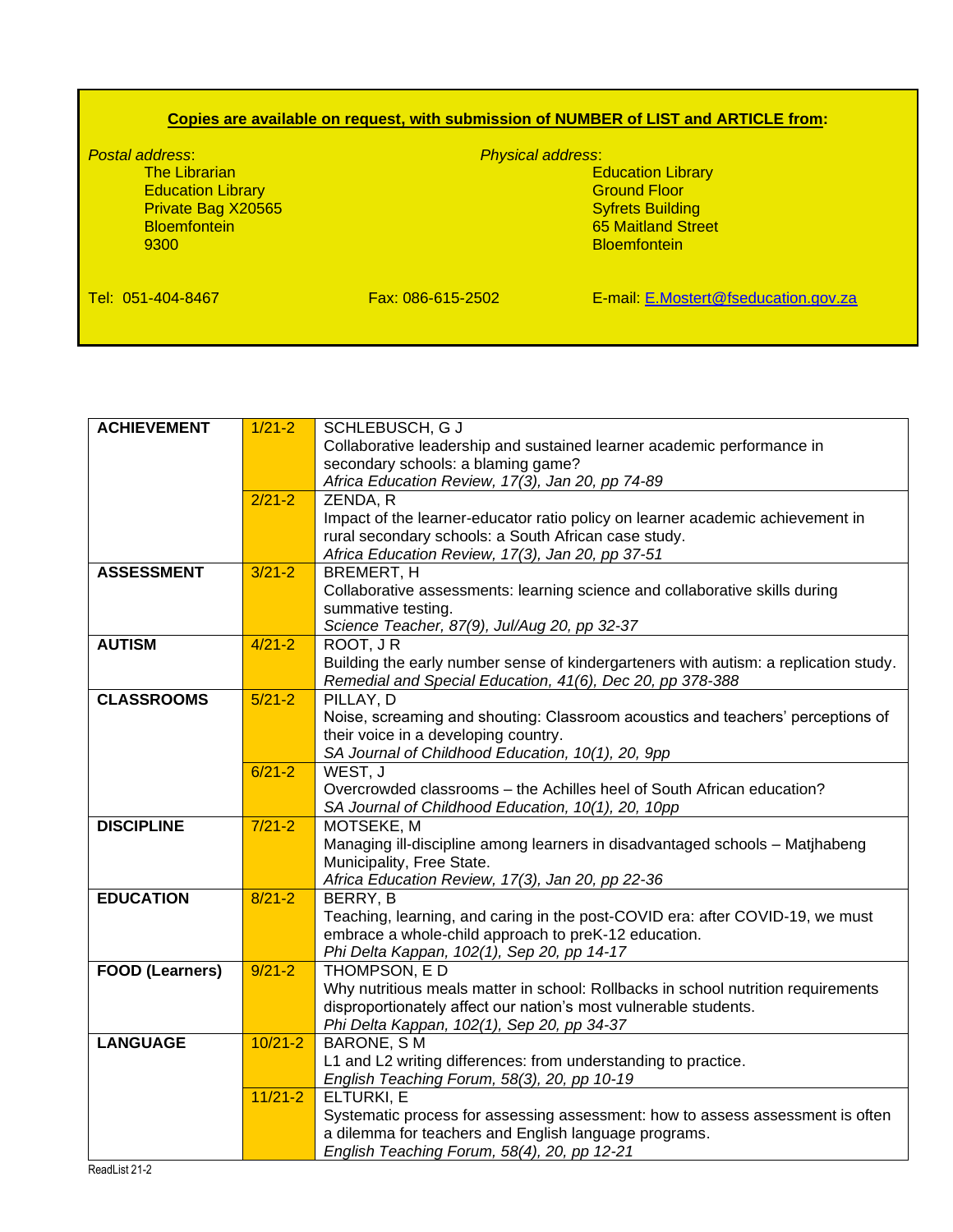|                      | $12/21 - 2$ | McLEOD, A K                                                                               |
|----------------------|-------------|-------------------------------------------------------------------------------------------|
|                      |             | Paraphrasing game for intermediate EF(oreign)L learners: how can a teacher get            |
|                      |             | students to show true comprehension of a written text, rather than answer                 |
|                      |             | questions with mere repetition of words from the original?                                |
|                      |             | English Teaching Forum, 58(3), 20, pp 38-41                                               |
|                      | $13/21 - 2$ | OSORIO, SL                                                                                |
|                      |             | Building culturally and linguistically sustaining spaces for emergent bilinguals: using   |
|                      |             | read-alouds to promote translanguaging.                                                   |
|                      |             | Reading Teacher, 74(2), Sep/Oct 20, pp 127-135                                            |
|                      | $14/21 - 2$ | SNELL, EK                                                                                 |
|                      |             | Using texting to help families build their children's vocabulary at home: discover        |
|                      |             | how texting can be an effective home-school communication tool to communicate             |
|                      |             | with parents and other caregivers to support students' learning.                          |
|                      |             | Reading Teacher, 74(1), Jul/Aug 20, pp 49-57                                              |
|                      | $15/21 - 2$ | VAN DEN BERG, L                                                                           |
|                      |             | Impact of second-language storybook reading on the vocabulary acquisition of              |
|                      |             | Grade 1.                                                                                  |
|                      |             | Language Matters, 51(1), 20, pp 63-85                                                     |
| <b>LEARNERS</b>      | $16/21 - 2$ | GAMEDE, VW                                                                                |
| <b>REPRESENTATIV</b> |             | Cultural implications for learners' effectiveness as governors of schools in rural        |
| <b>E COUNCIL</b>     |             | South Africa.                                                                             |
|                      |             | SA Journal of Education, 40(3), Aug 20, 8pp                                               |
| <b>LITERACY</b>      | $17/21 - 2$ | GOVENDER, R                                                                               |
|                      |             | Analysis of the results of literacy assessments conducted in South African primary        |
|                      |             | schools.                                                                                  |
|                      |             | SA Journal of Childhood Education, 10(1), 20, 13pp                                        |
|                      | $18/21 - 2$ | LE ROUX, S G                                                                              |
|                      |             | Family literacy programmes in South Africa: should we take note?                          |
|                      |             | SA Journal of Childhood Education, 10(1), 20, 9pp                                         |
|                      | $19/21 - 2$ | NSHIMBI, KC                                                                               |
|                      |             | Using a phone-based learning tool as an instructional resource for initial literacy       |
|                      |             | learning in rural African families (Zambia).                                              |
| <b>MATHS</b>         | $20/21 - 2$ | SA Journal of Childhood Education, 10(1), 20, 9pp<br>MLOTSHWA, N                          |
|                      |             | Integration of MOODLE into the classroom for better conceptual understanding of           |
|                      |             | functions in Mathematics.                                                                 |
|                      |             | SA Journal of Education, 40(3), Aug 20, 14pp                                              |
|                      | $21/21 - 2$ | ROBERTSON, S                                                                              |
|                      |             | Mathematics teacher's response to a dilemma: 'I'm supposed to teach them in               |
|                      |             | English but they don't understand'.                                                       |
|                      |             | SA Journal of Childhood Education, 10(1), 20, 11pp                                        |
| <b>PEERS</b>         | $22/21 - 2$ | ROBERTS, AK                                                                               |
|                      |             | Peer tutors' views on their role in motivating learners to learn mathematics: reports     |
|                      |             | on Grade 12 peer tutors' views on their role in motivating Grade 8 and Grade 9            |
|                      |             | learners to learn mathematics.                                                            |
|                      |             | Pythagoras, 41(1), 20, 13pp                                                               |
| <b>PHYSICS</b>       | $23/21 - 2$ | HAAVIND, S                                                                                |
|                      |             | Accessible Physics for all: providing equity of access for high school physics with       |
|                      |             | extended experimentation and data analysis.                                               |
|                      |             | Science Teacher, 87(9), Jul/Aug 20, pp 54-58                                              |
| <b>PROFESSIONAL</b>  | $24/21 - 2$ | AJIBADE, B A                                                                              |
| <b>DEVELOPMENT</b>   |             | How District Teacher Development Centres support teachers' learning: case                 |
|                      |             | studies in KwaZulu-Natal, South Africa.                                                   |
|                      |             | Perspectives in Education, 38(2), 20, pp 103-117                                          |
|                      | $25/21 - 2$ | THORNE, K                                                                                 |
|                      |             | Upskilling teachers to change the lives of children: digital professional<br>development. |
|                      |             | Childhood Education, 96(4), Jul/Aug 20, pp 54-59                                          |
|                      |             |                                                                                           |